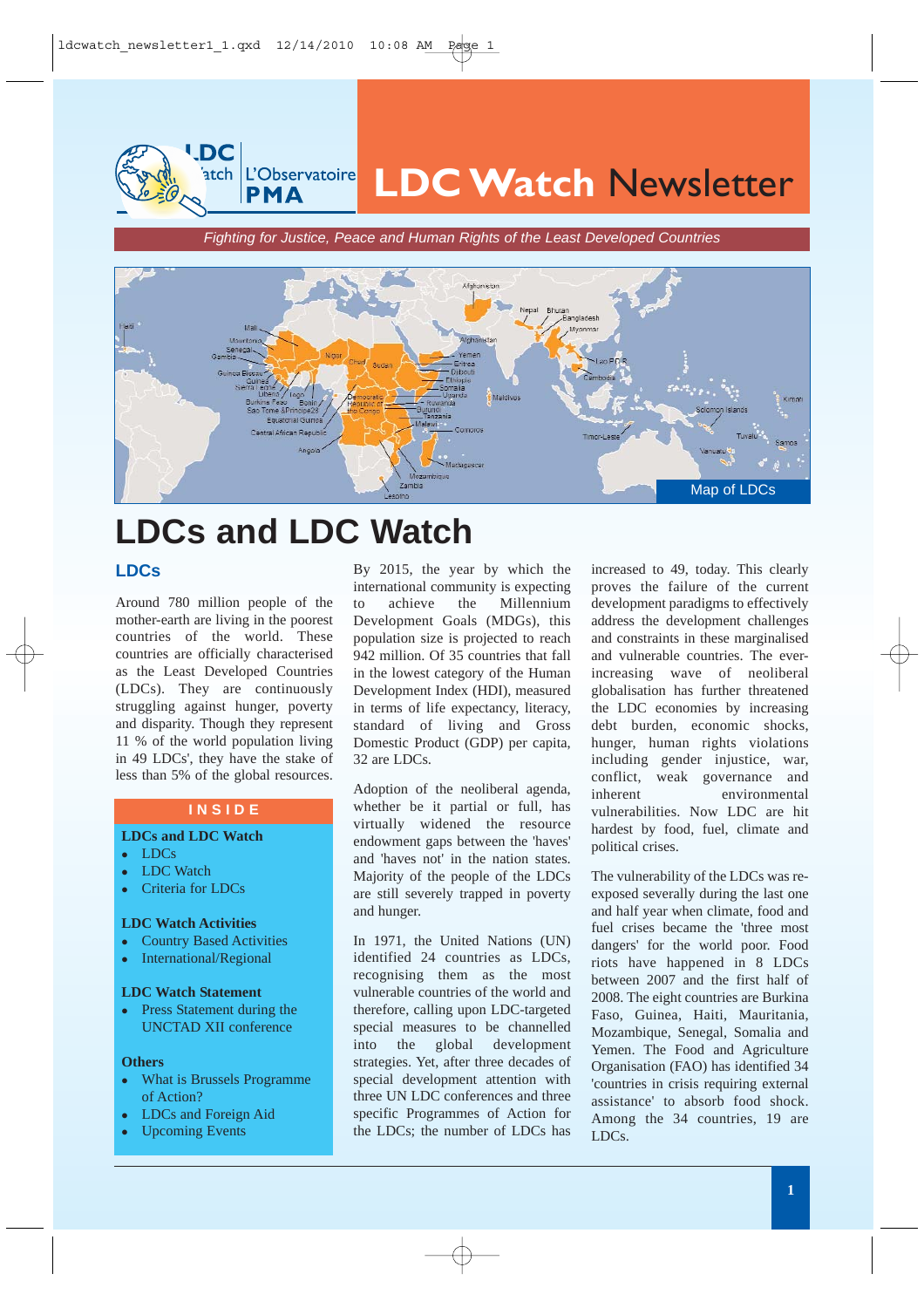## **Criteria for LDCs**

In its latest triennial review of the list of LDCs in 2006, the Committee for Development Policy used the following three criteria for the identification of the LDCs:

- (i) A low-income criterion, based on a three-year average estimate of the gross national income (GNI) per capita (under US\$ 745 for inclusion, above US\$ 900 for graduation);
- (ii)A human capital status criterion, involving a composite Human Assets Index (HAI) based on indicators of: (a) nutrition: percentage of population undernourished; (b) health: mortality rate for children aged five years or under; (c) education: the gross secondary school enrolment ratio; and (d) adult literacy rate; and
- (iii) An economic vulnerability criterion, involving a composite Economic Vulnerability Index (EVI) based on indicators of: (a) population size; (b) remoteness; (c) merchandise export concentration; (d) share of agriculture, forestry and fisheries in gross domestic product; (e) homelessness owing to natural disasters; (f) instability of agricultural production; and (g) instability of exports of goods and services.

To be added to the list, a country must satisfy all three criteria. In addition, since the fundamental meaning of the LDC category, i.e. the recognition of structural handicaps, excludes large economies, the population must not exceed 75 million. To become eligible for graduation, a country must reach threshold levels for graduation for at least two of the aforementioned three criteria, or its GNI per capita must exceed at least twice the threshold level, and the likelihood that the level of GNI per capita is sustainable must be deemed high.

With regard to the 2006 triennial review of the list, the CDP recommended that Papua New Guinea be included in, and Samoa be graduated from, the list of least developed countries. Equatorial Guinea, Kiribati, Tuvalu and Vanuatu were found eligible for graduation for the first time by the Committee. The General Assembly decided in its recent resolutions (59/209, 59/210 and 60/33) on the graduation of Cape Verde at the end of 2007 and Maldives in January 2011. At the end of 2007, Cape Verde became the only second country to graduate from the LDC group since its establishment in 1974. Botswana left the group in 1994.

(Source: www.un.org/ohrlls)

**LDC Watch**

LDC Watch was established in the aftermath of the third UN Conference on LDCs that took place in Brussels in 2001. LDC Watch is a global alliance of regional, national and international civil society organisations, their networks and movements mainly based in LDCs. LDC Watch, acts as a coordinating body for LDC civil society to advocate, lobby, campaign and network for the realisation of the Brussels Programme of Action (BPoA) including other Internationally Agreed Development Goals (IADGs). It goes beyond the BPoA in addressing poverty, hunger, social injustice and human rights in the LDCs. LDC Watch, therefore, has been raising its voice and articulating its popular perspectives in a multistakeholder framework, engaging with the UN, EU, LDC governments and their development partners, both, as development partner and as pressure group.

The third LDC conference produced a seven-point Programme of Action in the form of commitments to foster a people-centred policy framework in the LDCs; build good governance; build productive capacities to make globalisation work for LDCs; enhance the role of trade in development; reduce vulnerability; protect the environment and mobilise resources. The programme includes 30 time-bound and measurable international development goals. It also urged governments to include civil society in their plans.

## **Vision**

LDC Watch envisions a world free of LDC and fully enjoying justice and human dignity.

## **Mission**

LDC Watch is committed to facilitating and supporting people's initiatives and struggles against poverty, hunger, social, economic, political and ecological injustices through advocacy, campaigns and strategic partnership with the social movements, UN agencies, LDC governments and other members of the international community, for propoor policies together with their implementation in the LDCs.

## **Objectives**

- To raise awareness on the BPoA including all other IADGs, amongst the general public in the LDCs; CSOs; LDC governments; development partner governments and agencies and relevant multilateral institutions;
- To enhance the capacity of CSOs in the LDCs to effectively advocate, lobby, campaign and network for the implementation of the BPoA and MDGs including all other IADGs;
- To build network, both as development partner and pressure group, to seek the political will of all stakeholders for the implementation of the global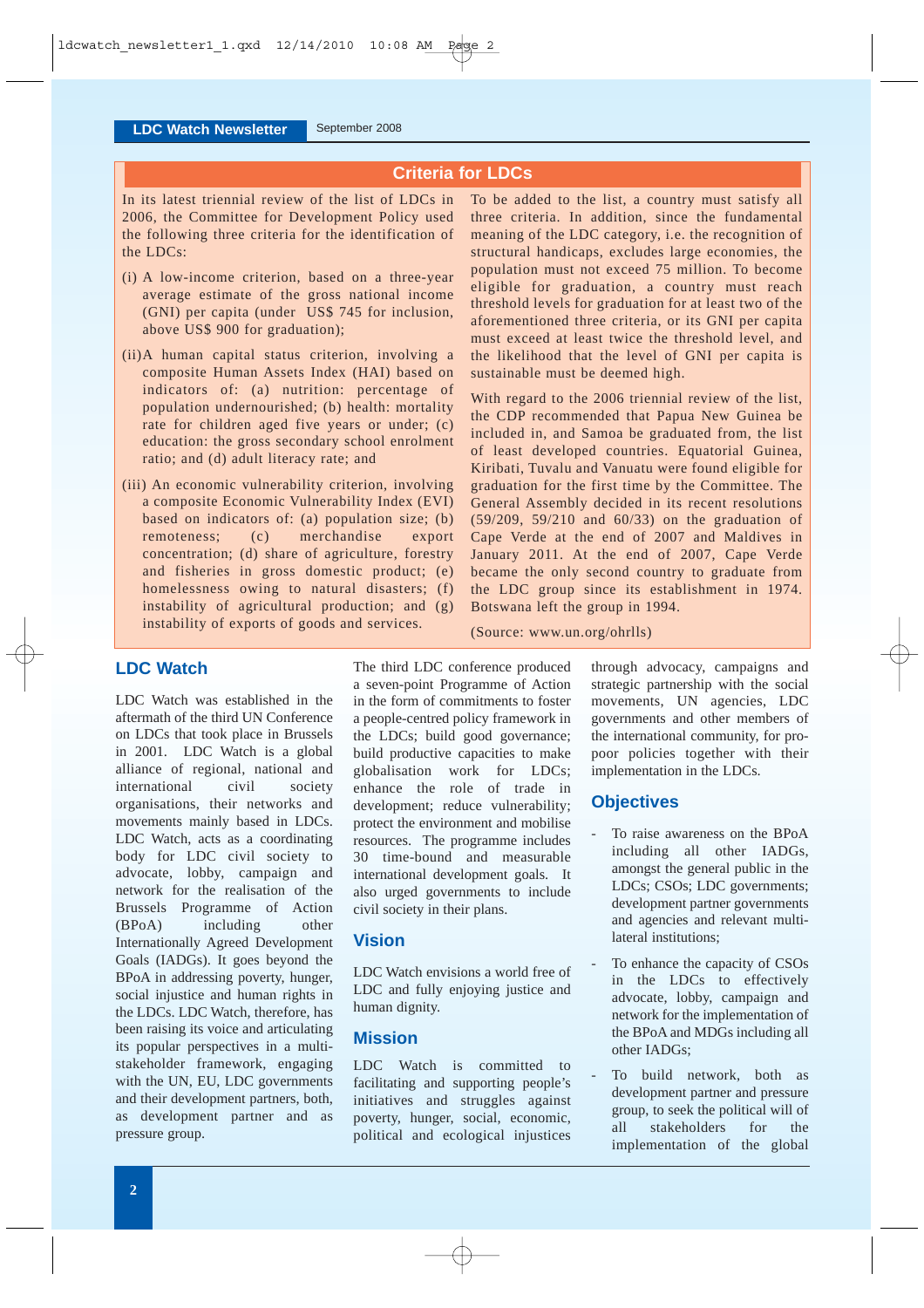development commitments;

- To promote increased attention and delivery of the specific requirements of the LDCs in the global development processes, including the implementation of the 2005 Paris Declaration on Aid Effectiveness and the Monterrey Consensus on Financing for Development;
- To realise and prepare for an effective civil society engagement in the process towards the Fourth UN Conference on the LDCs after the Decade 2001-2010.

## **Programme Activities**

- Advocacy, lobbying, campaigning and networking in the LDCs and development partner countries undertaking year-round activities with active engagement during strategic international events such as the World Social Forum (WSF); Common Wealth People's Forum (CPF); United Nations Conference on Trade and Development (UNCTAD); UN Economic and Social Council (UN ECOSOC); G8 meeting and other international and regional processes;
- Critical engagement and meetings with representatives of the UN; LDC governments; development partner governments and agencies; relevant multi-lateral institutions; political leaders including parliamentarians; media and the civil society on LDC related issues and concerns;
- Organisation of awareness-raising and capacity-building activities for CSOs, multi-stakeholder consultations in the LDCs aiming to assess the implementation of the BpoA including other IADGs in the national development context and processes;
- Organisation of regional and global multi-stakeholder consultations aiming to develop an enhanced LDC focused

orientation of the global development processes, specifically the BPoA, by promoting a pro-poor development agenda in favour of the vulnerable people;

- Organisation of parliamentary hearings on the issues and concerns of the LDCs both in the national governments as well as in the development partner governments;
- Research on pro-poor agenda and key issues of debt; trade; food sovereignty; livelihoods; governance; aid and gender justice for the implementation of poverty reduction, human rights and sustainable peace and development in the LDCs;
- Production of alternative reports on the implementation of the BPoA providing a civil society perspective with an alternative view to the official processes that often overlook and undermine the constructive dynamics at the grassroots.

## **Structure**

LDC Watch is managed by an International Steering Committee comprising members from the LDC CSOs in Nepal, Cambodia, Uganda, Senegal and its Northern partner in Belgium. The alliance is coordinated by an International Secretariat with support from the European Coordination Office and three regional focal points.

The International Secretariat is hosted by Rural Reconstruction Nepal (RRN) in Kathmandu, Nepal while the European Coordination Office is hosted by EUROSTEP in Brussels, Belgium. It liaises with the European civil society, governments and relevant international bodies. The three regional focal points are established in Uganda, Senegal and Cambodia in order to coordinate activities in the respective regions of Africa, Caribbean and the Asia-Pacific.  $\bullet$ 

## **LDCs and Foreign Aid**

LDCs' reliance on foreign aid is subject to close scrutiny, as official development assistance (ODA) is not very encouraging in many of the countries. In 2006, the average share of ODA disbursements as a share of GDP was about 8% in LDCs; with island LDCs registering the highest aid dependence of 17%, followed by African LDCs (9.3%). The lowest aid dependence was shown by Asian LDCs (i.e., 4.8% only), and if Afghanistan is taken out, the Asian LDCs rate was only 2.7%. Thus, the developed world has grossly failed to realise their commitment of allocating 0.15% of their GNI for the development of the LDCs. Moreover, many of them are tagging different conditions against the spirit of the commitment. In this context, recommendation by the UN body is that LDCs should have greater control and flexibility over how foreign aid they receive is used so that it has the greatest positive impact.

# **Announcement for Upcoming Events**

- **LDC Watch National Stakeholder Consultation in Solomon Island - November 2008**
- **LDC Watch Asia Regional Workshop in Kathmandu, Nepal - 8-9 November 2008.**
- **Democracy, Peace and Development Conference in Kathmandu, Nepal - 10-12 November 2008.**
- **LDC Watch National Stakeholder Consultation in Afghanistan - December 2008.**
- **LDC Watch National Stakeholders Consultation in Haiti in December 2008.**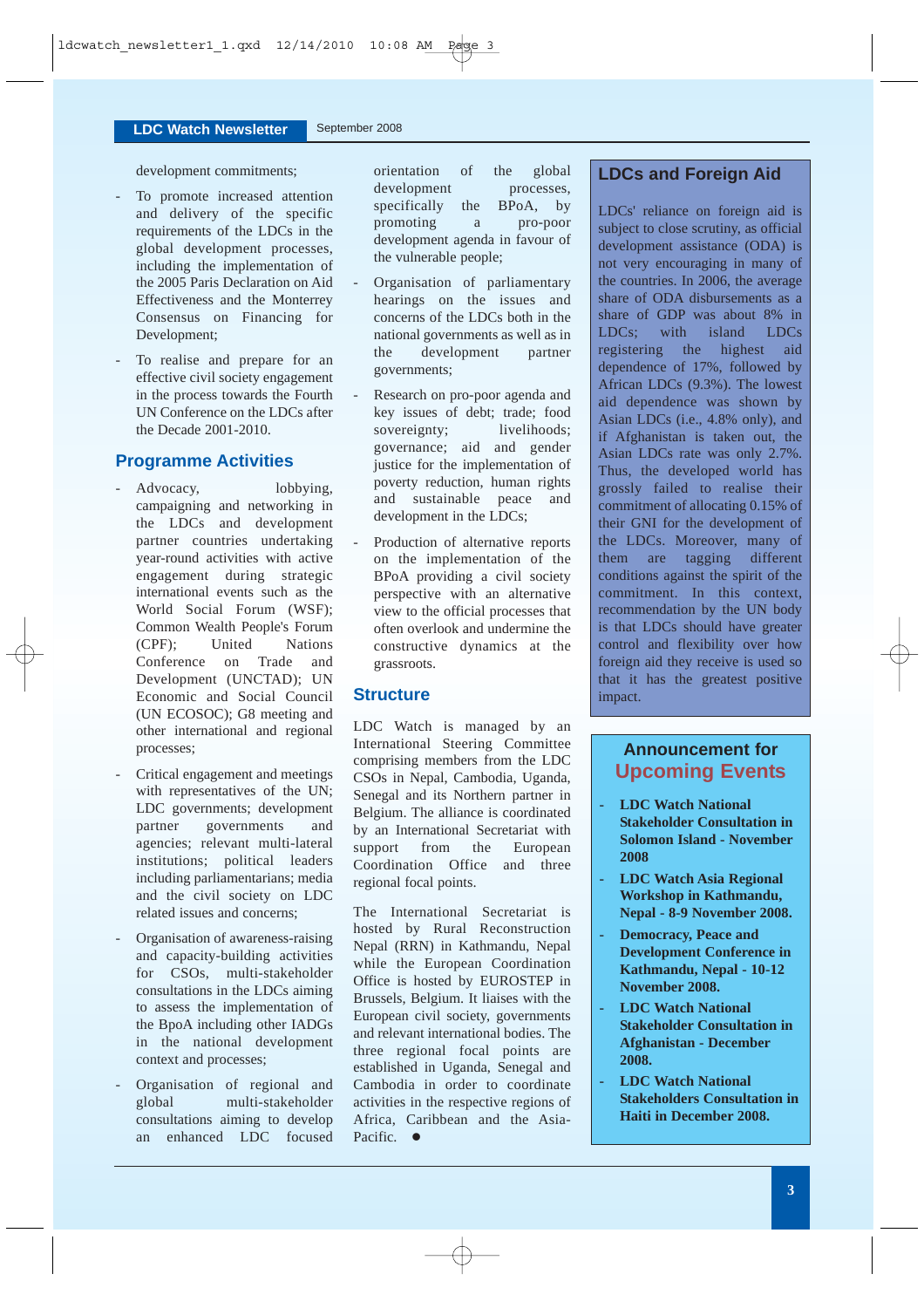## Country Based Activities

The main objective of these national workshops is to raise awareness of the BPoA and MDGs in LDCs and increase the political will of the government and civil society towards having BPoA reflected in adequate actions of governmental policies. The workshop also intends to build the capacity of civil society organisations in the LDCs such as farmer groups, trade unions, gender, food right activist etc. to lobby for the implementation of BPoA.

In 2008, LDC Watch has organised and plans to organise eight awareness raising and consultative workshops at national levels in Benin, Guinea, Solomon Island, Bangladesh, Afghanistan, Cambodia, Uganda and Yemen. These are being pursued in collaboration with national level civil society organisations and networks.

In April 2008, LDC Watch organised and facilitated a workshop in Conakry, Guinea in collaboration with CECIDE, a non-governmental organisation based in Conakry. The workshop was participated by civil society organisations from Guinea, ministries, EC representatives and UN organisation representatives of Guinea. Approximately 50 participants attended the workshop.

LDC Watch had already completed the national level workshops in Bangladesh and has started the nessesary preparations for the national level workshops scheduled to be held in Solomon Island and Afghanistan in November 2008. The capacity building and awareness raising workshops will be organised in collaboration with Equity and Justice Working Group (EJWG) Bangladesh and South Asia Alliance for Poverty Eradication (SAAPE) in Bangladesh, Sanayee Development Organisation (SDO) in Afghanistan, Human Rights Information and Training Center (HRITC) in Yemen and Development Service Exchange in Solomon respectively.

## **International/Regional activities**

## **Lobbying Activities**

**Lobbying, advocacy, campaign and networking in LDCs and developed countries are on-going activities. There has been a constant collaboration with regional and international like-minded alliances such as Jubilee South, South Asia Alliance for Poverty Eradication (SAAPE), Social Watch, Africa Trade Network and South Centre and La via Campasina to further the issues of LDCs in a more concerted way. Additionally, LDC Watch had organised meetings with policy makers of the EU institutions and with members of European Parliament to discuss how the EU can continue to live up to the commitments made in 2001 during the LDC- III conference in Brussels which was hosted by the European Commission itself. One of the outcomes of these meetings was to organise a parliamentary briefing in the European Parliament, in collaboration with Members of European Parliament.**

## **Common Wealth People's Forum, Kampala, Uganda**

LDC Watch organised an interactive programme at the People's Forum during the Commonwealth Heads of Government Meeting (CHOGM) on 19 November 2008. The objective was to highlight the issues facing the LDCs, to raise awareness on Brussels Plan of Action and to build network and solidarity among the civil society in LDCs. The People's Forum was a platform to prepare Commonwealth civil society input into the CHOGM process. The Commonwealth People's Forum (CPF) theme for 2007 was 'Realising People's Potential'. Based on the theme, Realising People's Potential, the CPF set the citizens' agenda for the Commonwealth Heads of Government Meeting (CHOGM). Along with being an active arena for interaction and networking, it produced the People's Communiqué to be presented for consideration on the Heads of Government Agenda and which provides opportunities for dialogue at the CHOGM.

## **ECOSOC NGO Forum**

LDC watch released its statement at the ECOSOC NGO forum which was held in UN Headquarters, New York on 4 April 2008 with the theme "the role of civil society in promoting sustainable development and the new international aid architecture". LDC Watch drafted and circulated the statement during the forum where it



*LDC Watch programme during the People's Forum in Kampala*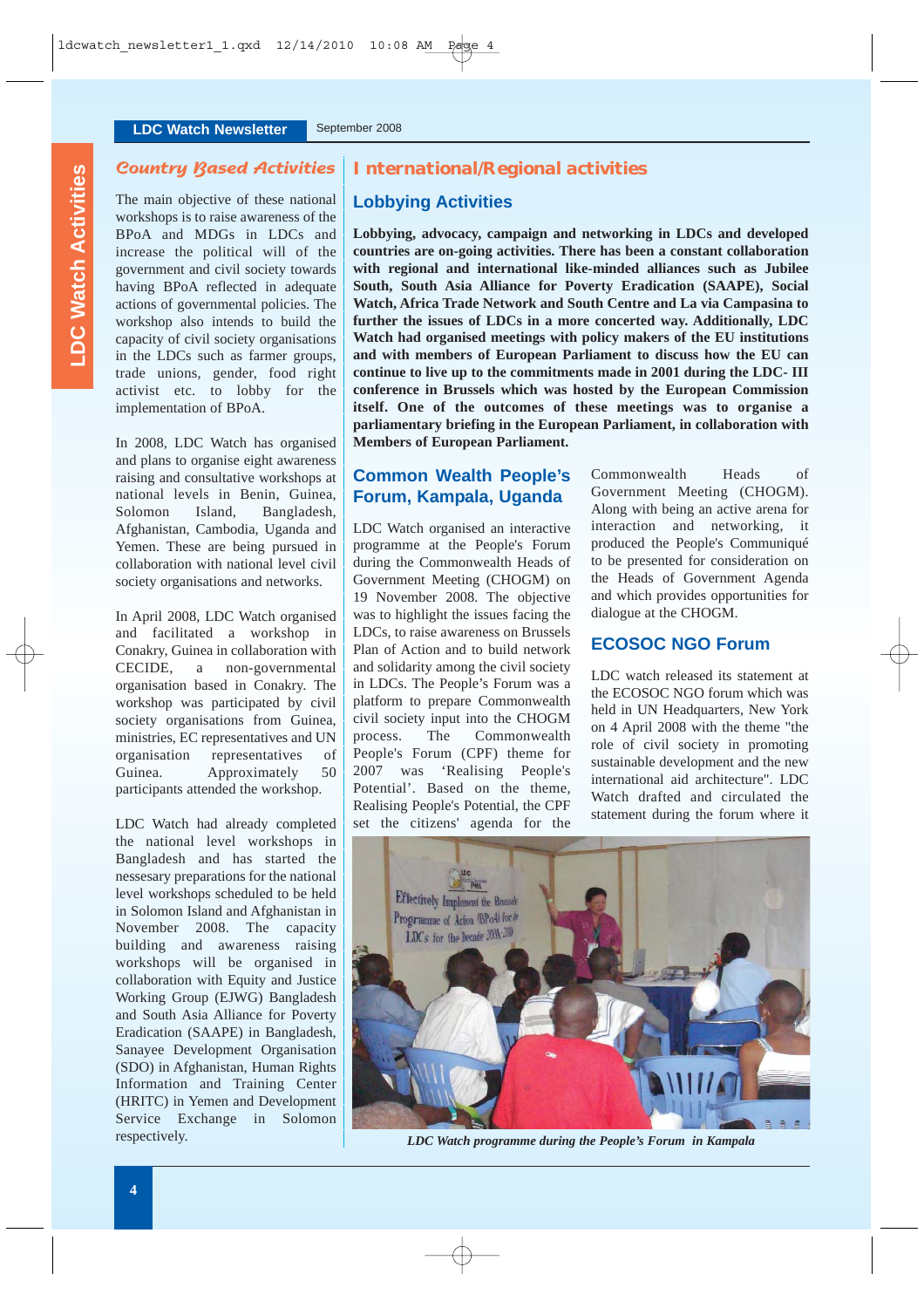firmly articulated for the enhanced participatory role of the LDC civil society towards ensuring the effectiveness of international aid vis-à-vis national development agenda and processes in their own countries. It further mentioned that the civil society, as representatives of people's organisations and initiatives, carry the legitimate voice of the poor and the marginalised and are better placed to articulate pro-poor interests in the international aid effectiveness agenda.

# **UNCTAD XII Conference Accra, Ghana**

In collaboration with United Nations Conference on Trade and Development (UNCTAD) and United Nations Office of the High Representative for the Least Developed Countries, Landlocked Developing Countries and Small Island Developing States (UN-OHRLLS), LDC Watch organised a Roundtable on the Brussels Programme of Action (BPoA) and LDCs development in the sideline of UNCTAD XII Conference in Accra, Ghana on 20 April 2008. Main theme

# **Key challenges to reaching MDGs in LDCs**

"The donors have fallen short of their trade and development aid commitments towards reaching the MDGs in least developed countries. Regarding Official Development Assistance (ODA), the gap between promised aid and delivered aid is \$31.4 billion. In order to reach their goals by 2010, donors will need to give an additional \$18 billion per year. With global food and energy prices rising drastically in the last few years, aid flows have been declining; in 2006 aid decreased by 4.7 percent and in 2007 it decreased by 8.4 percent. Another key area where donors have fallen short is in trade. Despite the goal for 97 percent of exports from LDCs to be given dutyfree access to the markets of developed countries, only 79 percent actually are given duty-free access."

**Source:** Gabrielle Wade, Delivering on the Global Partnership for Achieving the Millennium Development Goals



*(From left) Mr. Iktekhar Chowdhury, Foreign Minister of Bangladesh (LDC Chair), Ms. Zamira Eshmambetova, Representing the UN's High Representative responsible for LDCs, Mr. Demba Dembele, LDC Watch - Africa and Dr. Arjun Karki*

of the roundtable was "Addressing the LDC issues of globalisation for sustainable development". The Roundtable participants consisting of high level representatives from Civil Societies, government representatives from the LDCs and Development Partner Countries and UN Agencies shared their concerns on how globalisation failed to raise living standards, reduce poverty and injustices for sustainable development in LDCs. LDC Watch also released statements which called on all respective Governments and development partners to consider and deliver on the demands in regards to food sovereignty, climate change, debt, trade justice and democratic accountability.

# **Cairo High Level Symposium**

LDC Watch participated in the Cairo High Level symposium with the theme "Trends in Development Co-operation: South-South and triangular Cooperation and Aid Effectiveness" in 19-20 January 2008 jointly organised by Government of Egypt and UN ECOSOC. The symposium was organised to facilitate the engagement of stakeholders in the preparations for the 2008 biennial Development Cooperation Forum going to be held in New York as a part of ECOSOC High Level Segment in July 2008. The meeting was attended by Highlevel UN officials such as Ms Asha-Rose Migiro, Deputy-Secretary-General, Mr. Sha Zukang, Under-Secretary-General, UNDESA, Mr. Abdoulie Janneh, Executive Secretary, Economic Commission for Africa and Mr. Supachai Panitchpakdi, Secretary-General, UNCTAD. There were also senior government officials such as ministers, head of National Planning Commissions, and head of regional banks attending this meeting. Similarly, among CSOs, head of Reality of Aid, CEO of Action Aid and Secretary General of CIVICUS attended Cairo meeting.

## **Preparatory Committee for UNCTAD XII: Hearing with Civil Society and the Private Sector**

The Chair of LDC Watch, Dr. Arjun Karki participated in a hearing with civil society and the private sector convened as part of the Preparatory Committee for UNCTAD XII, which took place on 28 January 2008 in Geneva. Dr. Karki raised the issues of poverty, aid and trade issues of the LDCs.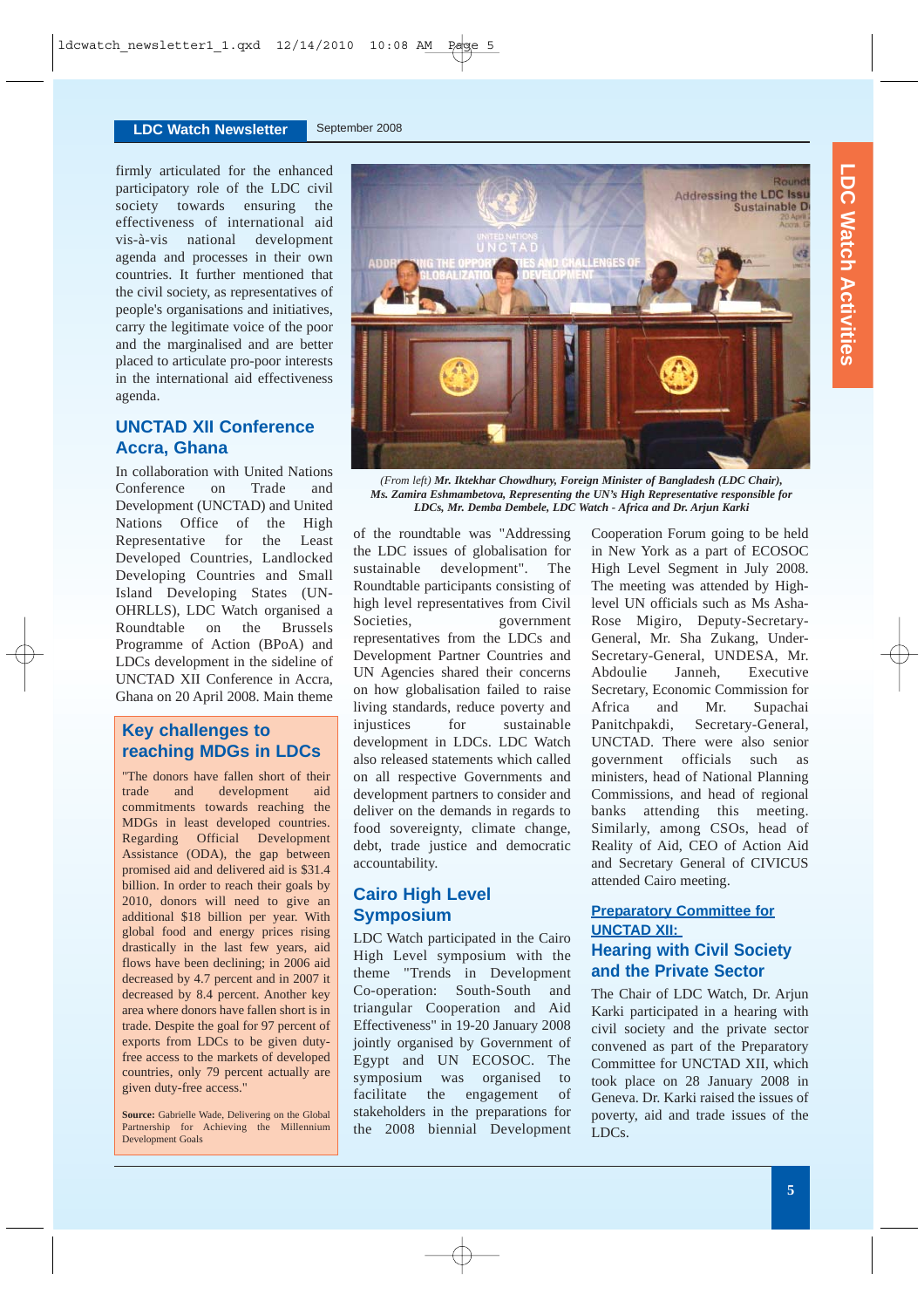#### **LDC Watch Newsletter** September 2008

Dr. Arjun Karki, participated in the Advisory Group (AG) of International Forum on Civil Society and Aid Effectiveness which was held in Gatineau (near Ottawa), Canada from February 3 to 6, 2008. Approximately 200 participants attended the Forum, including governments, donors and civil society representatives, who were actively involved in the regional consultation processes related to the AG's mandate leading up to the September 2008 High Level Forum on Aid Effectiveness in Accra, Ghana, which will review the implementation of the Paris Declaration on Aid Effectiveness. Dr. Karki raised the issues of poverty, governance, aid and trade in this forum and the impact of aid in the Least Developed Countries (LDCs) and he argued how aid can be more effective and efficient towards the poverty eradication in these countries.

# **What is Brussels Programme of Action (BPoA)?**

In May 2001, the Third UN Conference on the LDCs held in Brussels declared the BPoA for the LDCs for the Decade 2001-2010. The BPoA aims to ensure that the LDCs achieve sustainable development during the decade 2001- 2010. It contains 30 international development goals with indicators, including those contained in the UN Millennium Declaration. The goals are based in the seven mutual commitments of the LDCs and their development partners which are as follows:

- i) Fostering a people-centered policy framework;
- ii) Good governance at national and international levels;
- iii) Building human and institutional capacities;
- iv) Building productive capacities to make globalisation work for LDCs;
- v) Enhancing the role of trade in development;
- vi) Reducing vulnerability and protecting the environment and
- vii) Mobilising financial resources.



*Dr. Arjun Karki (4th from left), Mr. Yasuo Fukuda (5th from left), Prime Ministrer of Japan and other CSO delegates prior to the G8 Summit 2008, Japan*

# **Meeting with the Prime Minister of Japan**

In the capacity of chair of LDC Watch Dr. Arjun Karki, was invited for and participated in a meeting with the Prime Minister of Japan as a part of the global civil society delegation to discuss about the civil society issues and concerns in the context of G8 summit that was held in Japan on 9 June 2008. Dr. Karki raised the issues facing Asian and African LDCs such as poverty, aid, trade, governance and human right issues with the prime minister and raised the importance of effective implementation of Brussels Programme of Action in the LDCs.

## **Exploratory Meeting on CSO Effectiveness**

This meeting was organised in the context of the next Conference on Aid Effectiveness to be held in Accra (Ghana) in September 2008. LDC Watch steering committee member, Mr. Demba Dembele had represented LDC Watch in this meeting which was held in Paris from 29-30 June 2008. The main objective of the meeting was to assess the effectiveness of CSOs in influencing the outcome of that Conference. Several plenary meetings and workshops were organised to that effect.

# **Roundtable meeting: EU Budget Review - Consolidation of the Budget for Development Cooperation**

The LDC Watch in partnership with Eurostep and the South Asia Alliance for Poverty Eradication (SAAPE) organised a roundtable meeting on EU Budget Review: Consolidation of the Budget for Development Cooperation in the context of the ongoing EU Budget review and the Commission's call for submission of public inputs on 10 June 2008 in Brussels, Belgium. The event was facilitated by Europe External Policy Advisors (EEPA). The roundtable resulted in interactive deliberations between civil representatives from South Asia, Latin America and the European Neighbourhood Policy countries, and members from the Commission, the Parliament, Member States, African embassies and European NGOs. Dr. Karki focused his attention on the issues pertaining to the Least Developed Countries.

# **Roundtable on Aid Effectiveness**

On the occasion of CSO Parallel Forum on Aid Effectiveness held from August 31 to September 1, 2008 in Accra, Ghana, LDC Watch along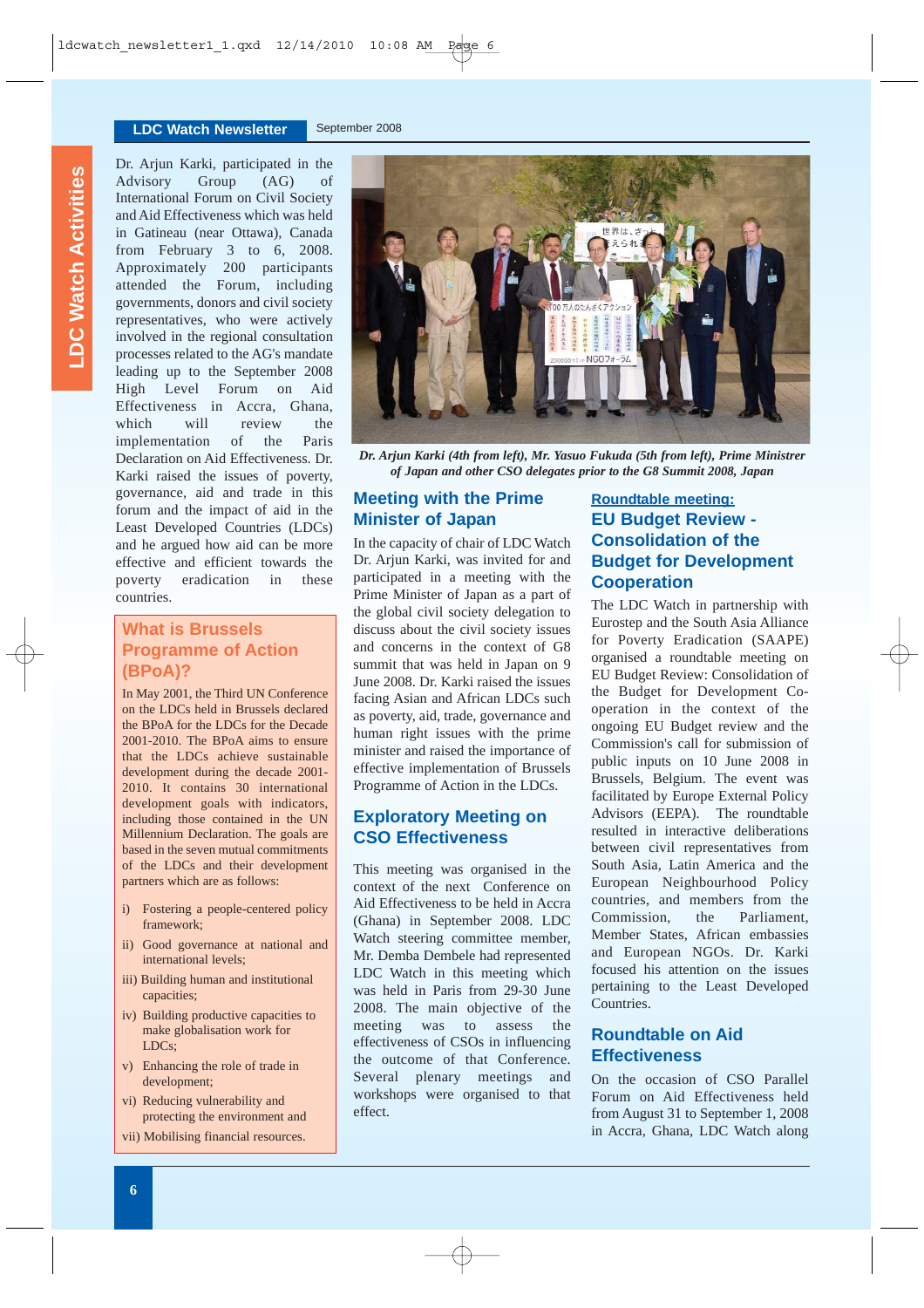with South Asia Alliance for Poverty Eradication (SAAPE) and International South Group Network (ISGN) coorganised a roundtable entitled "Reflections from the South on Aid Effectiveness" on September 1, 2008.

The voices from the Global South was shared in the roundtable by Dr. Arjun Karki, Mr. Demba Dembele, Mr. Simon Stocker from LDC Watch, Mr. Alejandro Bendana from Nicaragua (ISGN), Mr Huguette A. Dosa from Benin (Social Watch), Ms. Lucky Sherpa from Nepal, Mr. Rezaul K. Chaudhury and Ahmed S. Mahmood from Bangladesh. The speakers in the roundtable agreed that the North owes the South and demanded for the historical and ecological accountability of aid. Conditionality with which the aid is usually attached was also questioned critically by the speakers.

A joint statement by LDC Watch, SAAPE, ALOP, Social Watch, and Eurostep was also released on the occasion of CSO Parallel Forum on Aid Effectiveness. The statement drew attention of the concerned stakeholders on the international architecture of financing for development, threats to achieving the IADGs including the MDGs, flaws in Paris Declaration regarding the delivery of aid, linking the reforms in aid modalities with outcomes in poverty eradication, aid to address the

rising food crisis in the South and expectations for ensuring democratic and inclusive decision-making processes in making aid effective.

The chair and the SC members of LDC Watch have been involved in the whole process of Aid Effectiveness as members of Working Party on Aid Effectiveness. The chair of LDC Watch attended the III HLF on Aid Effectiveness from September 2-4, 2008 in Accra, Ghana. The involvement have been vital in following up with the Paris Declaration, refinement of Accra Agenda for Action and putting forward the perspectives of the CSOs from the LDCs in the CSO Position Paper on Aid Effectiveness.  $\bullet$ 

#### **LDC Watch Statement**

# **Press Statement Released During the UNCTAD XII Conference**

In the context of the UNCTAD XII conference, LDC Watch calls on all respective Governments and development partners to consider and deliver on the following demands:

#### **Food Sovereignty**

The food crisis caused by the severe increase in food prices is an extremely serious threat which puts the lives of many in the LDCs in immediate jeopardy. The UN recently identified eleven LDCs with an "exceptional lack of access" to food, as well as hit by demonstrations sparked by the steep rise in basic foodstuffs, including Haiti, Eritrea, Liberia, Mauritania, Sierra Leone, Afghanistan, Mozambique, Burkina Faso, Lesotho, Somalia and Senegal. One of the causes identified, the diversion to biofuels, has been described by some as "a crime against humanity". UNCTAD XII is asked to:

- Adopt clear targets to address this crisis to promote consumption and production of local crops raised by small, sustainable farms rather than in encouraging LDCs to specialise in cash crops for western markets.
- Promote national policies that involve the management of stocks and pricing, which will limit volatility of food prices and are vital

#### *Accra, Ghana, 20-25 April 2008*

for the protection against such food crises.

- Recognise the principle of food sovereignty as an underlying principle for international trade in agricultural goods in order to ensure the protection of the poorest farmers and consumers.
- Identify supporting measures, such as safety nets and public distribution systems, to be put in place to prevent widespread hunger.

#### **Climate Change**

In LDCs the food crisis is exacerbated by climate change and urgent action is needed to tackle the problem. UNCTAD XII is asked:

- to commit to a five-year moratorium on biofuels until a second generation is developed.
- not to create parallel financing initiatives with asymmetrical governance structures, such as the proposal to establish a World Bank fund that would be donor driven.

#### **Financial volatility**

LDCs are particularly vulnerable to the financial volatility but have little if any influence over its making, as it is resulting from the international banking system. The instability is created by industrialised countries banking systems for high profit returns, which inevitably carry great risks, born by tax-payers and by economies of developing countries. The potential for development of LDCs is constrained by the approaches of the international financial institutions in hedging the potential instability of the financial system by requiring reserves to be built by LDCs using aid money and therefore preventing the use of such funds for recurrent and productive costs. UNCTAD XII is asked to:

- Promote a stronger voice for LDCs in the decision-making structures of the IFIs.
- Promote global funding sources in addition to aid to provide support in circumstances of instability.
- Promote measures for the adequate regulation in the international banking system to mitigate against unsound risk, such as the proposals on taxes on international speculation.

## **Debt**

The debt burden, in many LDCs, is often built on illegitimate lending processes, stemming from unequal power relations. It has been aggravated by conditionalities imposed by the IMF and the World Bank since the early 1980s.

*Contd. to page 8*